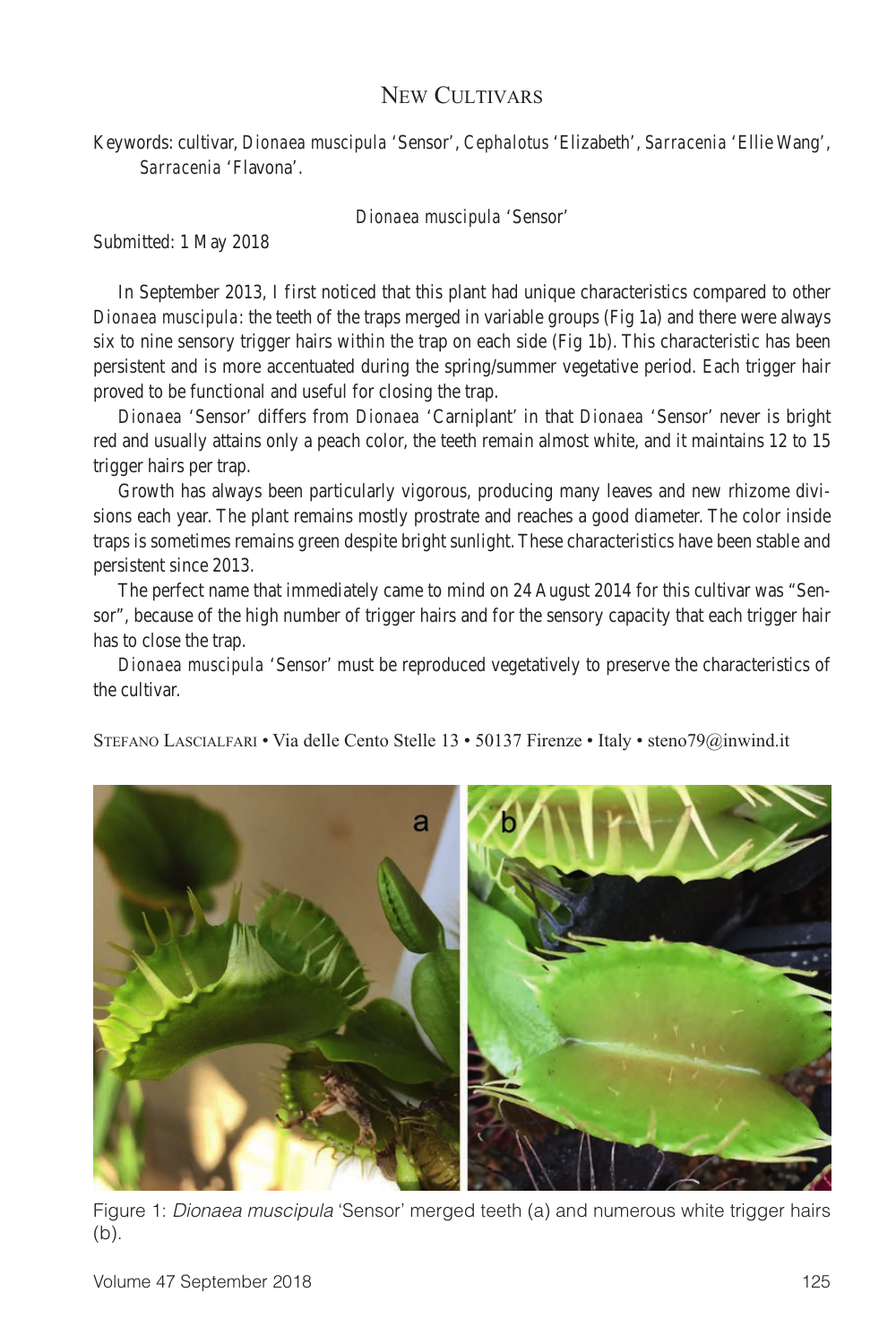## *Cephalotus* 'Elizabeth'

Submitted: 31 May 2018

*Cephalotus* 'Elizabeth' has absolutely been a true joy for me to grow since I received it in December of 2011. It was originally selected for its overly defined peristome, as well as for being rather hairy. However, after sharing the plant with other carnivorous plant hobbyists here in Oregon, an even more captivating feature was brought to my attention. Instead of having the normal lid of a typical *Cephalotus* pitcher which curves downward towards the peristome, the lid of *C*. 'Elizabeth' stands completely upright (Fig. 2). In doing so, the lid flattens out and slightly splits to a notch in the middle to accommodate for the stretch. The average adult pitcher size is about 5 cm excluding the added height of the lid. Including the lid, adult pitchers reach 7 cm. In strong lighting, *C*. 'Elizabeth' produces alluring, dark pitchers. It does not produce many non-carnivorous leaves in my experience, however *C*. 'Elizabeth' is propagated just as easily by pitcher pullings.

After many years of quietly propagating *C*. 'Elizabeth', I've come to appreciate the unique characteristics it holds true to and am very excited to finally share it with the community. It regularly commands a closer look from hobbyists and newcomers alike. For me, *C*. 'Elizabeth' happily grows under a set of T5 HO lights 12-15 hours a day with an average temperature of between 21-24°C. Reproduction of *C*. 'Elizabeth' must be vegetative to maintain its specific traits.

—Christina Toole • P.O. Box 1227 • Oregon City • Oregon 97045 • USA • christina61086@ yahoo.com



Figure 2: *Cephalotus* 'Elizabeth'.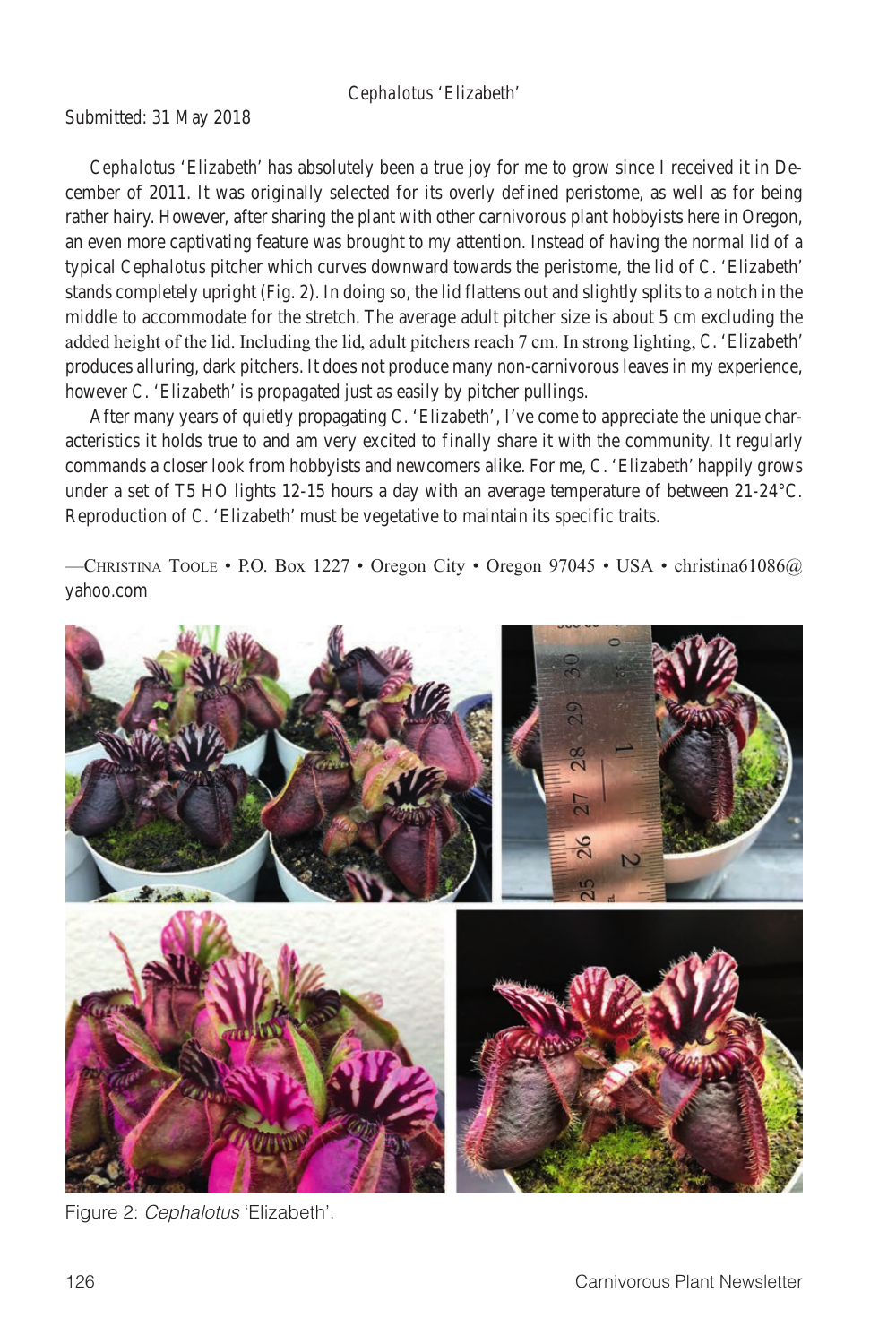## *Sarracenia* 'Ellie Wang'

Submitted: 31 May 2018

*Sarracenia* 'Ellie Wang' is a very complex man-made hybrid, the details of the cross remain a trade secret. This spectacular and stand out bi-colored individual has a bright white lid with a solid, bright raspberry-red body (Fig. 3). The sharp contrast between the two colors make this plant stick out of the crowd! The top of the lid contains a network of stunning red veins. The entire interior of the oval-shaped mouth, including the neck of the trap, has subtle dark veins with a solid raspberryred background. The neck of the trap, relative to the mouth and lid, is somewhat thin. Outdoors in Northern California, the plant consistently colors up very easily and does not require an "artificial suntan" or greenhouse cultivation to reach its fullest color potential.

One great feature of this cultivar is the growth habit: under optimal conditions, each growth point can produce multiple pitchers throughout the grow season. The traps color up immediately upon opening, but reach their peak, deepest color potential about 2 weeks after opening. *Sarracenia* 'Ellie Wang' is a vigorous and easy to grow cultivar.

Under my conditions, the traps have reached a maximum of 61 cm in height in a 15.24 cm pot, although I suspect this cultivar may be able to produce slightly taller pitchers if given a bigger pot.

The flowers have red petals, red sepals, and red tepals. Overall, it's nearly indistinguishable from a typical *Sarracenia leucophylla* flower.

*Sarracenia* 'Ellie Wang' must be produced by vegetative means to maintain the unique color features and growth habit.

This cultivar is named after my daughter, Ellie Wang, who is named after Eleanor Roosevelt. During World War II, Eleanor Roosevelt sent ships overseas to help save people fleeing from the Nazi invasion, which saved the lives of my Russian grandparents and gave them an opportunity to relocate to São Paulo, Brazil. Had she not sent those ships, I would not likely be writing this cultivar description today!



Figure 3: *Sarracenia* 'Ellie Wang'.

—Mike Wang • San Francisco Bay Area • California • USA • meizzwang@gmail.com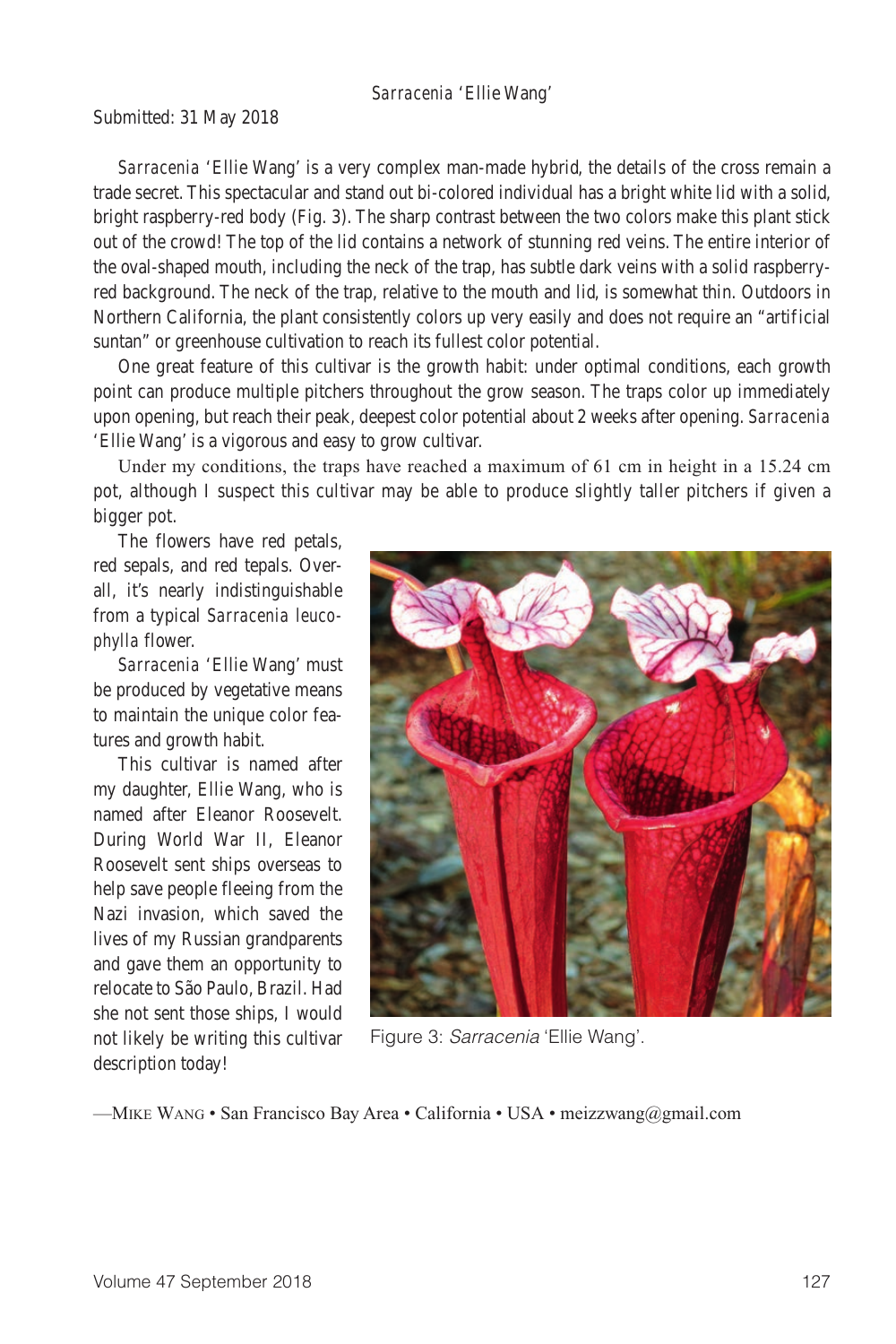## *Sarracenia* 'Flavona'

Submitted: 31 May 2018

I have been cultivating this *Sarracenia* since August 1996, after receiving a small division of rhizome from a gardener of the Botanical Garden of Geneva (Switzerland), as a gift. I was visiting the garden when I was amazed at the greatness of that plant growing in a greenhouse. A kind and generous curator, seeing me so fascinated and impressed, he detached a piece of the great rhizome and gave it to me.

So, I have the pleasure and the honor of cultivating this specimen for 22 years, I grew it with great success and the plant has always been very vigorous in its development. I have divided it many times and it is widely spread among the various growers and enthusiasts in Italy and Europe.

The plant is also informally named as "F199 Mike King", my friend and sublime English grower, known all over the world. Mike received a division from me in 2004.

Its morphological and chromatic characteristics are typical of the species *Sarracenia flava*, probably a hybrid between *S. flava* var. *ornata* and *S. flava* var. *rugelii*, or a back-cross, but I cannot tell if it is natural or man-made because I do not know its story before 1996.

The major traps grow between the end of March and mid-May, just after the buds have sprouted. The typical "phyllodia" grow during the warmer season. Towards the middle and the end of the summer new traps develop, smaller than in spring and with more veins on the neck and under the lid.

The throat is strongly stained red, while under the lid dark red veins are drawn that appear more finely also on the body of the pitcher tube, more towards the top, light green in spring to become pale yellow in full summer, under strong light conditions (Fig. 4). The flowers are typical of the species *Sarracenia flava*, yellow, with stems between 60 and 70 cm high.



Figure 4: A 93-cm tall *Sarracenia* 'Flavona' pitcher (left) and over 50 pitchers growing in an 80-cm diameter bowl (right).